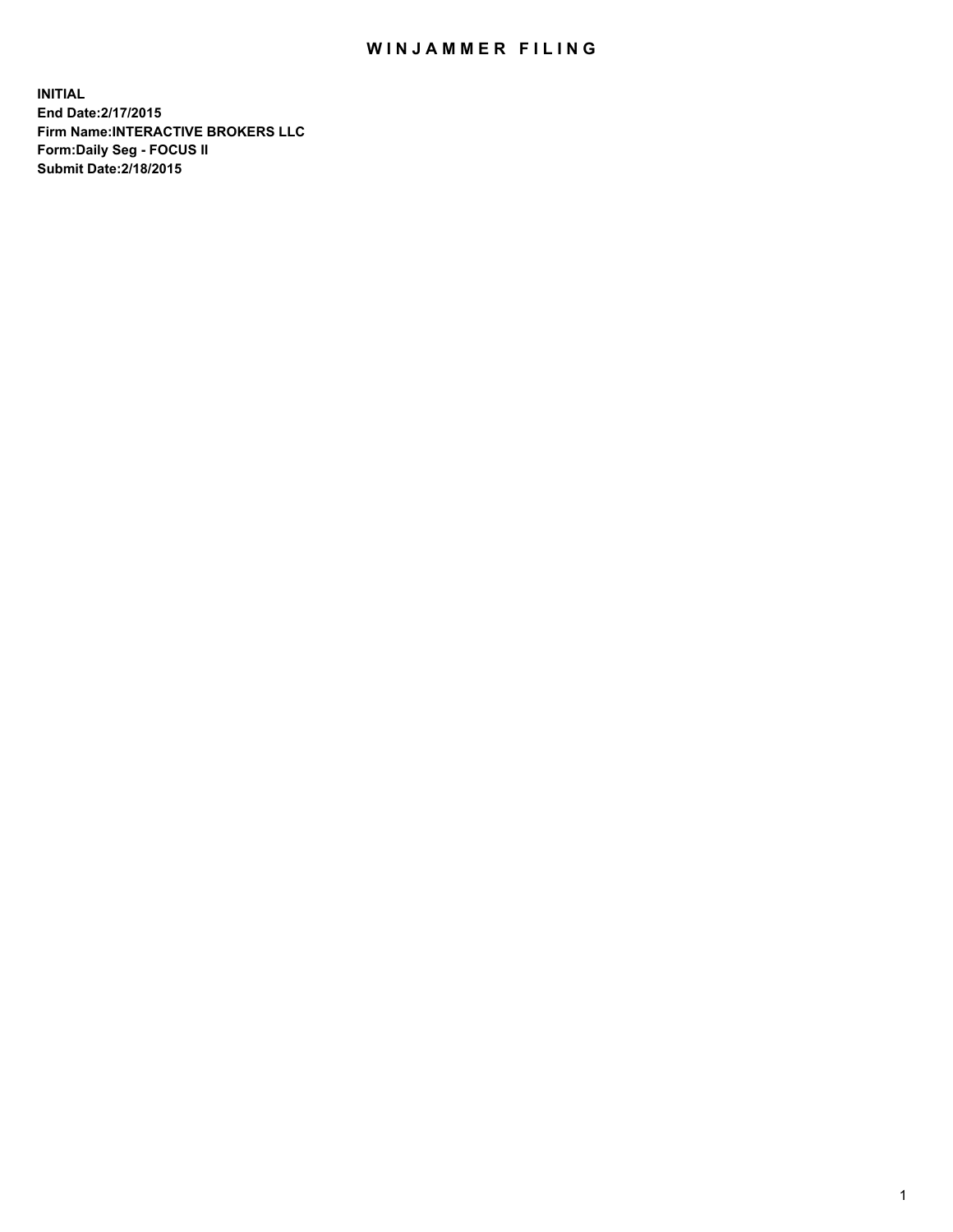## **INITIAL End Date:2/17/2015 Firm Name:INTERACTIVE BROKERS LLC Form:Daily Seg - FOCUS II Submit Date:2/18/2015 Daily Segregation - Cover Page**

| Name of Company<br><b>Contact Name</b><br><b>Contact Phone Number</b><br><b>Contact Email Address</b>    | <b>INTERACTIVE BROKERS LLC</b><br><b>Michael Ellman</b><br>203-422-8926<br>mellman@interactivebrokers.co<br>$m$ |  |
|----------------------------------------------------------------------------------------------------------|-----------------------------------------------------------------------------------------------------------------|--|
| FCM's Customer Segregated Funds Residual Interest Target (choose one):<br>a. Minimum dollar amount: ; or | $\overline{\mathbf{0}}$                                                                                         |  |
| b. Minimum percentage of customer segregated funds required:% ; or                                       | 0                                                                                                               |  |
| c. Dollar amount range between: and; or                                                                  | 155,000,000 245,000,000                                                                                         |  |
| d. Percentage range of customer segregated funds required between:% and%.                                | 0 <sub>0</sub>                                                                                                  |  |
| FCM's Customer Secured Amount Funds Residual Interest Target (choose one):                               |                                                                                                                 |  |
| a. Minimum dollar amount: ; or                                                                           | $\overline{\mathbf{0}}$                                                                                         |  |
| b. Minimum percentage of customer secured funds required:% ; or                                          | 0                                                                                                               |  |
| c. Dollar amount range between: and; or                                                                  | 80,000,000 120,000,000                                                                                          |  |
| d. Percentage range of customer secured funds required between:% and%.                                   | 0 <sub>0</sub>                                                                                                  |  |
| FCM's Cleared Swaps Customer Collateral Residual Interest Target (choose one):                           |                                                                                                                 |  |
| a. Minimum dollar amount: ; or                                                                           | $\overline{\mathbf{0}}$                                                                                         |  |
| b. Minimum percentage of cleared swaps customer collateral required:% ; or                               | $\overline{\mathbf{0}}$                                                                                         |  |
| c. Dollar amount range between: and; or                                                                  | 0 <sub>0</sub>                                                                                                  |  |
| d. Percentage range of cleared swaps customer collateral required between:% and%.                        | 0 <sub>0</sub>                                                                                                  |  |
| Current ANC:on                                                                                           | 2,384,684,046 17-FEB-2015                                                                                       |  |
| <b>Broker Dealer Minimum</b>                                                                             | 273,330,352                                                                                                     |  |
| Debit/Deficit - CustomersCurrent AmountGross Amount                                                      |                                                                                                                 |  |
| Domestic Debit/Deficit                                                                                   | 3,832,627                                                                                                       |  |
| Foreign Debit/Deficit                                                                                    | <u>7,876,5310</u>                                                                                               |  |
| Debit/Deficit - Non CustomersCurrent AmountGross Amount                                                  |                                                                                                                 |  |
| Domestic Debit/Deficit                                                                                   | 0 <sub>0</sub>                                                                                                  |  |
| Foreign Debit/Deficit                                                                                    | 0 <sub>0</sub>                                                                                                  |  |
| Proprietary Profit/Loss                                                                                  |                                                                                                                 |  |
| Domestic Profit/Loss                                                                                     | $\overline{\mathbf{0}}$                                                                                         |  |
| Foreign Profit/Loss                                                                                      | $\underline{\mathbf{0}}$                                                                                        |  |
| Proprietary Open Trade Equity<br>Domestic OTE                                                            |                                                                                                                 |  |
|                                                                                                          | <u>0</u>                                                                                                        |  |
| Foreign OTE<br><b>SPAN</b>                                                                               | <u>0</u>                                                                                                        |  |
| <b>Customer SPAN Calculation</b>                                                                         | 1,148,742,619                                                                                                   |  |
| Non-Customer SPAN Calcualation                                                                           | 18,280,876                                                                                                      |  |
| Proprietary Capital Charges                                                                              | <u>0</u>                                                                                                        |  |
| Minimum Dollar Amount Requirement                                                                        | 20,000,000 [7465]                                                                                               |  |
| Other NFA Dollar Amount Requirement                                                                      | 21,979,826 [7475]                                                                                               |  |
|                                                                                                          |                                                                                                                 |  |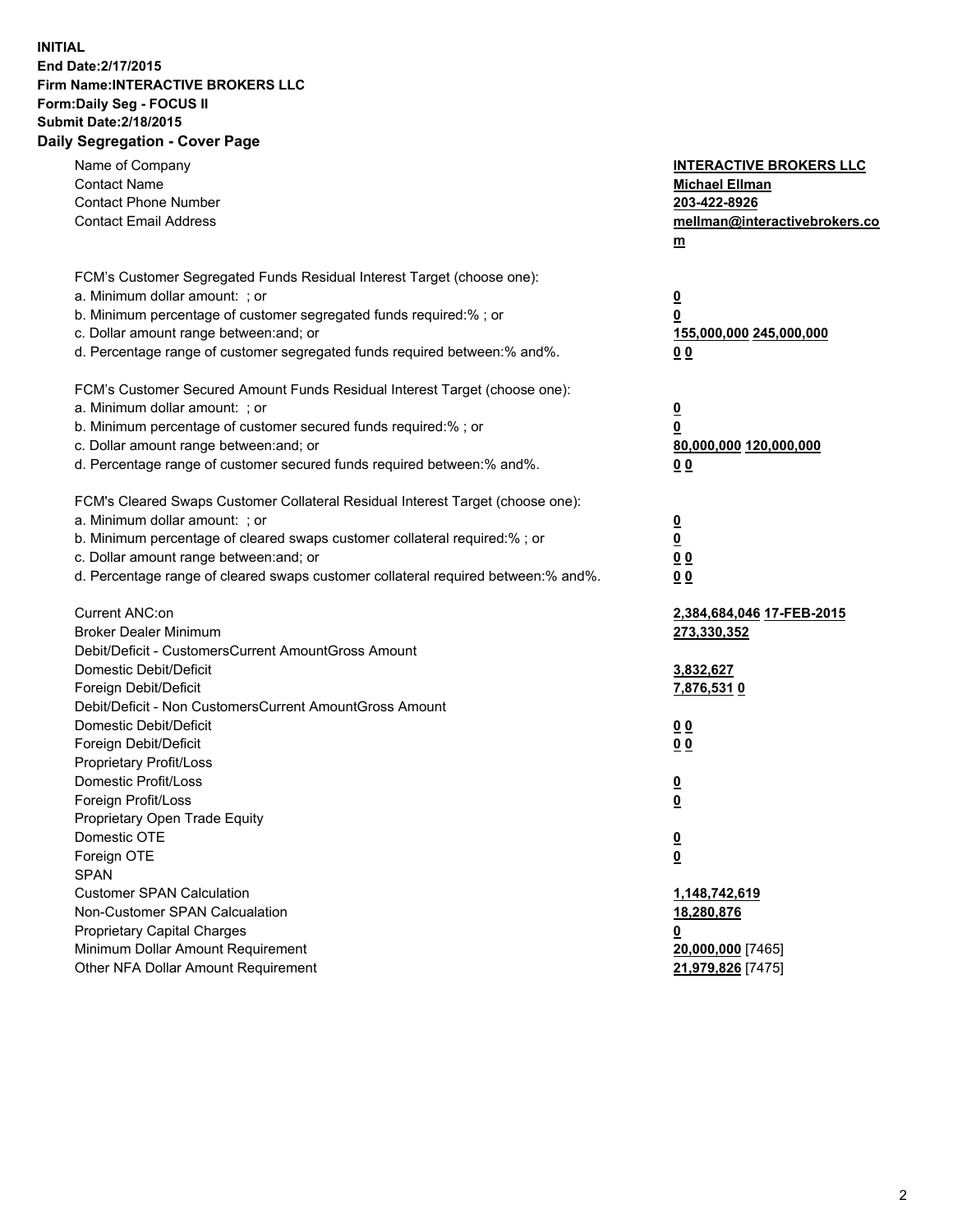## **INITIAL End Date:2/17/2015 Firm Name:INTERACTIVE BROKERS LLC Form:Daily Seg - FOCUS II Submit Date:2/18/2015 Daily Segregation - Secured Amounts**

| Daily Segregation - Secured Amounts                                                         |                                                                                                                           |
|---------------------------------------------------------------------------------------------|---------------------------------------------------------------------------------------------------------------------------|
| Foreign Futures and Foreign Options Secured Amounts                                         |                                                                                                                           |
| Amount required to be set aside pursuant to law, rule or regulation of a foreign            | $0$ [7305]                                                                                                                |
| government or a rule of a self-regulatory organization authorized thereunder                |                                                                                                                           |
| Net ledger balance - Foreign Futures and Foreign Option Trading - All Customers             |                                                                                                                           |
| A. Cash                                                                                     | 376, 394, 277 [7315]                                                                                                      |
| B. Securities (at market)                                                                   | $0$ [7317]                                                                                                                |
| Net unrealized profit (loss) in open futures contracts traded on a foreign board of trade   | 25,192,628 [7325]                                                                                                         |
| Exchange traded options                                                                     |                                                                                                                           |
| a. Market value of open option contracts purchased on a foreign board of trade              | 87,384 [7335]                                                                                                             |
| b. Market value of open contracts granted (sold) on a foreign board of trade                | -17,559 [7337]                                                                                                            |
| Net equity (deficit) (add lines 1.2. and 3.)                                                | 401,656,730 [7345]                                                                                                        |
| Account liquidating to a deficit and account with a debit balances - gross amount           | 7,876,531 [7351]                                                                                                          |
| Less: amount offset by customer owned securities                                            | 0 [7352] 7,876,531 [7354]                                                                                                 |
| Amount required to be set aside as the secured amount - Net Liquidating Equity              | 409,533,261 [7355]                                                                                                        |
| Method (add lines 4 and 5)                                                                  |                                                                                                                           |
| Greater of amount required to be set aside pursuant to foreign jurisdiction (above) or line | 409,533,261 [7360]                                                                                                        |
| 6.                                                                                          |                                                                                                                           |
| FUNDS DEPOSITED IN SEPARATE REGULATION 30.7 ACCOUNTS                                        |                                                                                                                           |
| Cash in banks                                                                               |                                                                                                                           |
| A. Banks located in the United States                                                       | 400,494,657 [7500]                                                                                                        |
| B. Other banks qualified under Regulation 30.7                                              | 0 [7520] 400,494,657 [7530]                                                                                               |
| Securities                                                                                  |                                                                                                                           |
| A. In safekeeping with banks located in the United States                                   | $Q$ [7540]                                                                                                                |
| B. In safekeeping with other banks qualified under Regulation 30.7                          | 0 [7560] 0 [7570]                                                                                                         |
| Equities with registered futures commission merchants                                       |                                                                                                                           |
| A. Cash                                                                                     | $0$ [7580]                                                                                                                |
| <b>B.</b> Securities                                                                        | $0$ [7590]                                                                                                                |
| C. Unrealized gain (loss) on open futures contracts                                         | $0$ [7600]                                                                                                                |
| D. Value of long option contracts                                                           | $0$ [7610]                                                                                                                |
| E. Value of short option contracts                                                          | 0 [7615] 0 [7620]                                                                                                         |
| Amounts held by clearing organizations of foreign boards of trade                           |                                                                                                                           |
| A. Cash                                                                                     | $0$ [7640]                                                                                                                |
| <b>B.</b> Securities                                                                        | $0$ [7650]                                                                                                                |
| C. Amount due to (from) clearing organization - daily variation                             | $0$ [7660]                                                                                                                |
| D. Value of long option contracts                                                           | $0$ [7670]                                                                                                                |
| E. Value of short option contracts                                                          | 0 [7675] 0 [7680]                                                                                                         |
| Amounts held by members of foreign boards of trade                                          |                                                                                                                           |
| A. Cash                                                                                     | 97,075,811 [7700]                                                                                                         |
| <b>B.</b> Securities                                                                        | $0$ [7710]                                                                                                                |
| C. Unrealized gain (loss) on open futures contracts                                         | 13,984,550 [7720]                                                                                                         |
| D. Value of long option contracts                                                           | 87,382 [7730]                                                                                                             |
|                                                                                             | -17,558 [7735] 111,130,185 [7740]                                                                                         |
| Amounts with other depositories designated by a foreign board of trade                      | 0 [7760]                                                                                                                  |
| Segregated funds on hand                                                                    | $0$ [7765]                                                                                                                |
| Total funds in separate section 30.7 accounts                                               | 511,624,842 [7770]                                                                                                        |
| Page 1 from Line 8)                                                                         | 102,091,581 [7380]                                                                                                        |
| Management Target Amount for Excess funds in separate section 30.7 accounts                 | 80,000,000 [7780]                                                                                                         |
| Excess (deficiency) funds in separate 30.7 accounts over (under) Management Target          | 22,091,581 [7785]                                                                                                         |
|                                                                                             | E. Value of short option contracts<br>Excess (deficiency) Set Aside for Secured Amount (subtract line 7 Secured Statement |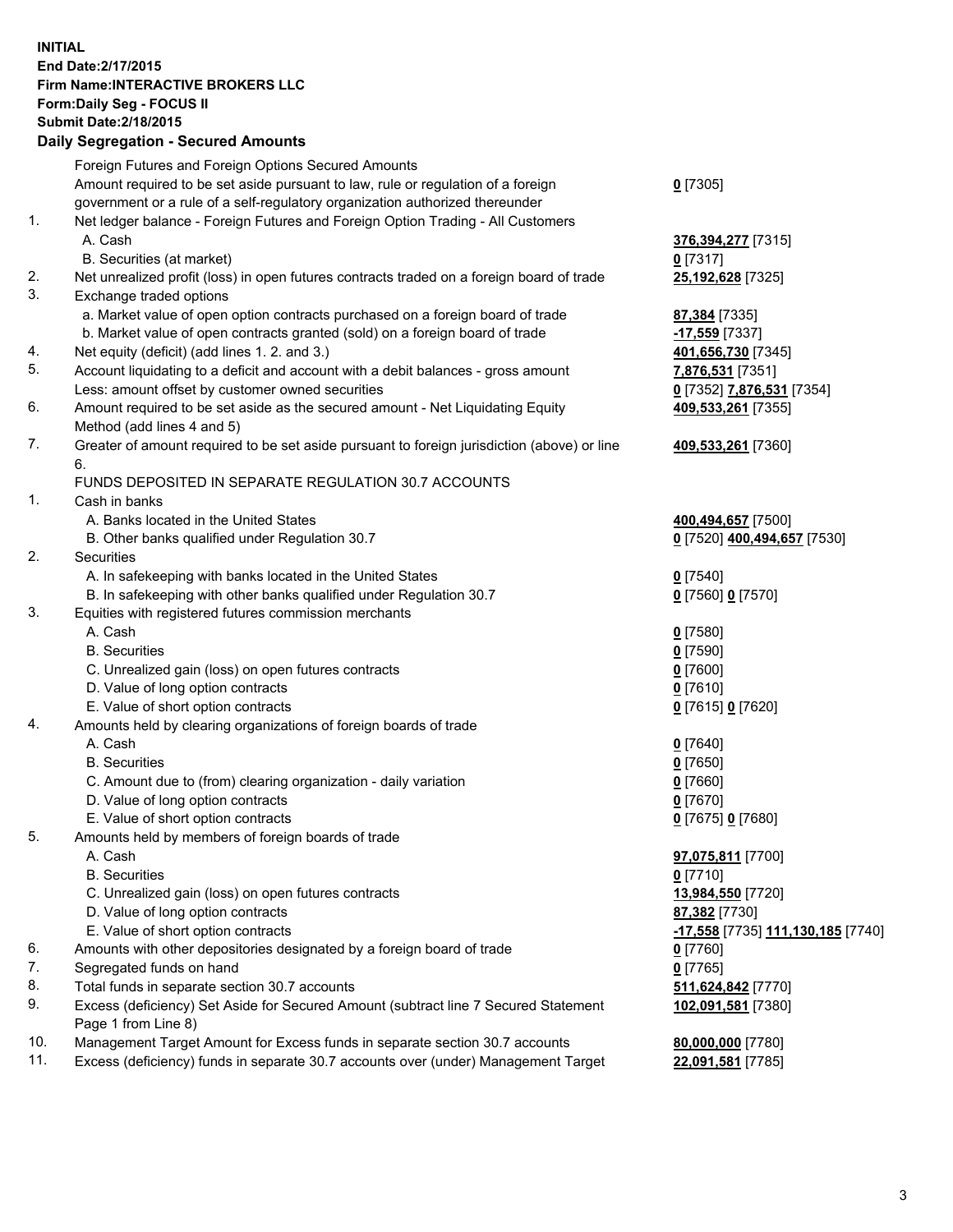**INITIAL End Date:2/17/2015 Firm Name:INTERACTIVE BROKERS LLC Form:Daily Seg - FOCUS II Submit Date:2/18/2015 Daily Segregation - Segregation Statement** SEGREGATION REQUIREMENTS(Section 4d(2) of the CEAct) 1. Net ledger balance A. Cash **2,534,257,187** [7010] B. Securities (at market) **0** [7020] 2. Net unrealized profit (loss) in open futures contracts traded on a contract market **-39,924,822** [7030] 3. Exchange traded options A. Add market value of open option contracts purchased on a contract market **106,710,485** [7032] B. Deduct market value of open option contracts granted (sold) on a contract market **-193,338,886** [7033] 4. Net equity (deficit) (add lines 1, 2 and 3) **2,407,703,964** [7040] 5. Accounts liquidating to a deficit and accounts with debit balances - gross amount **3,832,627** [7045] Less: amount offset by customer securities **0** [7047] **3,832,627** [7050] 6. Amount required to be segregated (add lines 4 and 5) **2,411,536,591** [7060] FUNDS IN SEGREGATED ACCOUNTS 7. Deposited in segregated funds bank accounts A. Cash **422,157,950** [7070] B. Securities representing investments of customers' funds (at market) **1,262,536,617** [7080] C. Securities held for particular customers or option customers in lieu of cash (at market) **0** [7090] 8. Margins on deposit with derivatives clearing organizations of contract markets A. Cash **11,682,844** [7100] B. Securities representing investments of customers' funds (at market) **100,043,384** [7110] C. Securities held for particular customers or option customers in lieu of cash (at market) **0** [7120] 9. Net settlement from (to) derivatives clearing organizations of contract markets **486,161** [7130] 10. Exchange traded options A. Value of open long option contracts **1,227,053** [7132] B. Value of open short option contracts **-12,365,303** [7133] 11. Net equities with other FCMs A. Net liquidating equity **-69,798,041** [7140] B. Securities representing investments of customers' funds (at market) **903,488,075** [7160] C. Securities held for particular customers or option customers in lieu of cash (at market) **0** [7170] 12. Segregated funds on hand **0** [7150] 13. Total amount in segregation (add lines 7 through 12) **2,619,458,740** [7180] 14. Excess (deficiency) funds in segregation (subtract line 6 from line 13) **207,922,149** [7190] 15. Management Target Amount for Excess funds in segregation **155,000,000** [7194]

16. Excess (deficiency) funds in segregation over (under) Management Target Amount Excess

**52,922,149** [7198]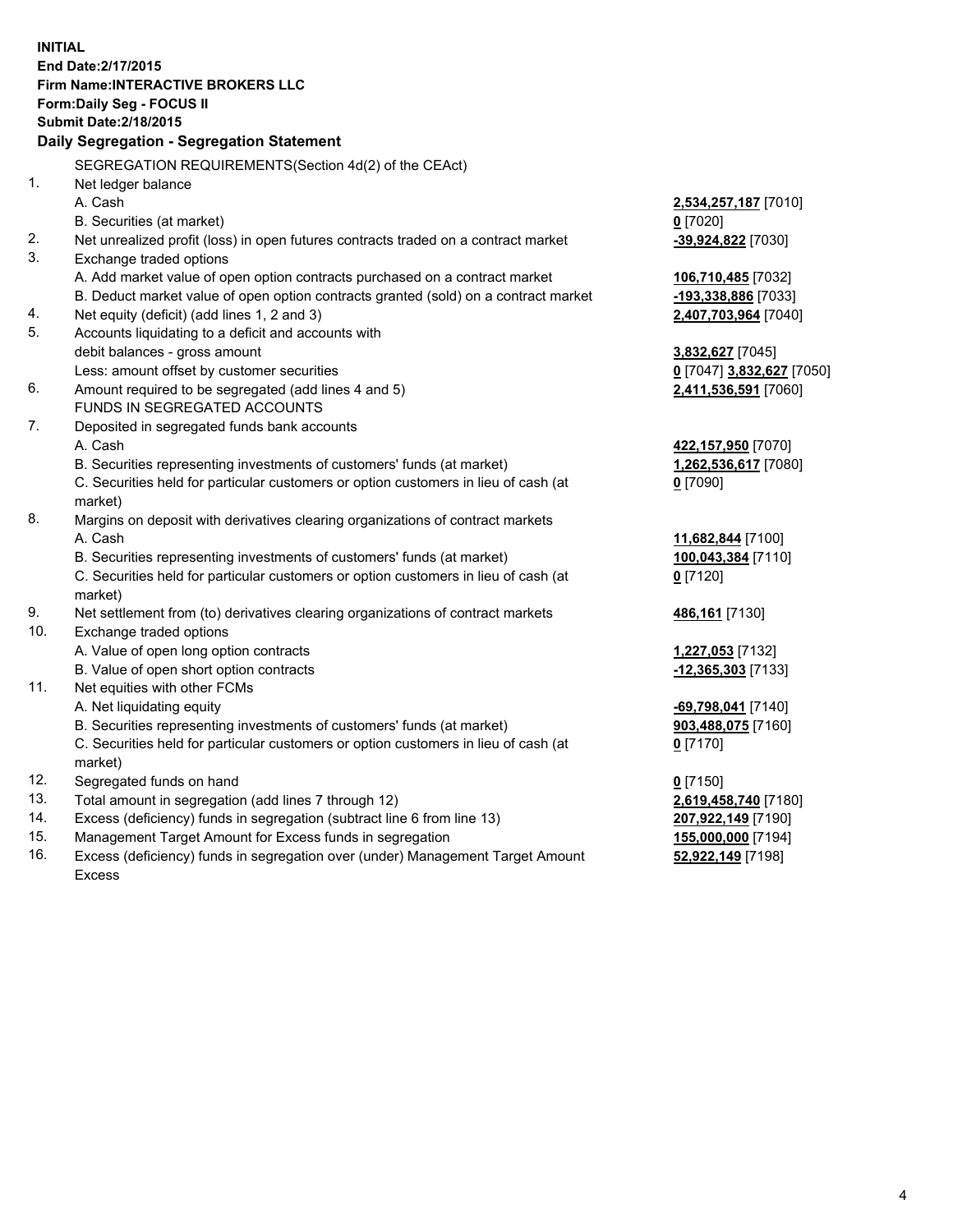## **INITIAL End Date:2/17/2015 Firm Name:INTERACTIVE BROKERS LLC Form:Daily Seg - FOCUS II Submit Date:2/18/2015 Daily Segregation - Supplemental**

| $\blacksquare$ | Total gross margin deficiencies - Segregated Funds Origin                              | 66 [9100]     |
|----------------|----------------------------------------------------------------------------------------|---------------|
| $\blacksquare$ | Total gross margin deficiencies - Secured Funds Origin                                 | 27,754 [9101] |
| $\blacksquare$ | Total gross margin deficiencies - Cleared Swaps Customer Collateral Funds Origin       | $0$ [9102]    |
| $\blacksquare$ | Total gross margin deficiencies - Noncustomer and Proprietary Accounts Origin          | $0$ [9103]    |
| $\blacksquare$ | Total number of accounts contributing to total gross margin deficiencies - Segregated  | $1$ [9104]    |
|                | Funds Origin                                                                           |               |
| $\blacksquare$ | Total number of accounts contributing to total gross margin deficiencies - Secured     | 4 [9105]      |
|                | Funds Origin                                                                           |               |
| -              | Total number of accounts contributing to the total gross margin deficiencies - Cleared | $0$ [9106]    |
|                | Swaps Customer Collateral Funds Origin                                                 |               |
| -              | Total number of accounts contributing to the total gross margin deficiencies -         | $0$ [9107]    |
|                | Noncustomer and Proprietary Accounts Origin                                            |               |
| ۰              | Upload a copy of the firm's daily margin report the FCM uses to issue margin calls     |               |
|                | which corresponds with the reporting date.                                             |               |

02.17.2015 Commodity Margin Deficiency Report.xls